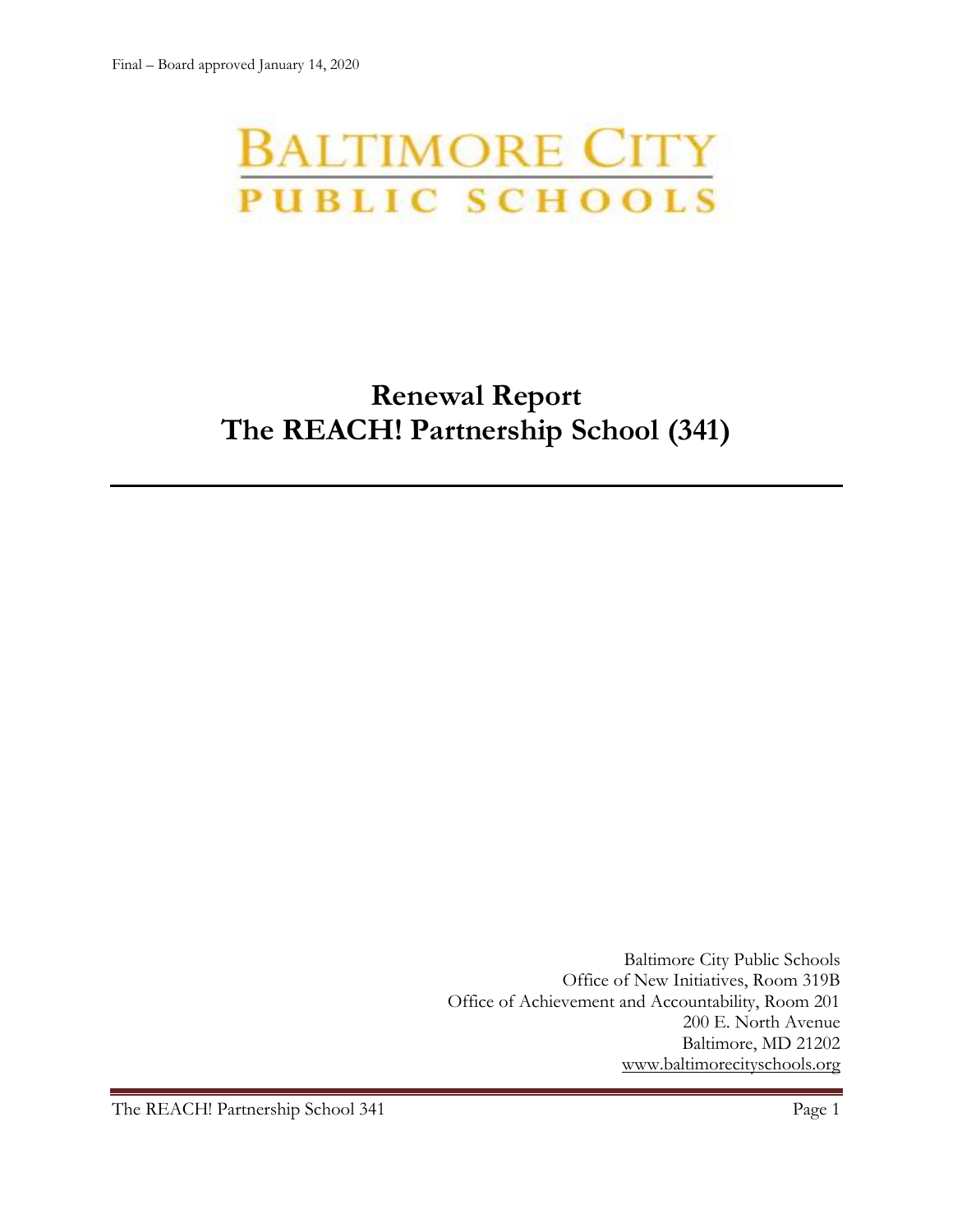# **REPORT INTRODUCTION**

## **Purpose of the Report**

The renewal report is a summary of findings and a resulting recommendation regarding renewal of the charter or contract for an operator-run school. To inform this recommendation, Baltimore City Public Schools collects and analyzes documentation including the school's renewal application, and an evaluation of the school's performance based on the renewal rubric, the School Effectiveness Review (SER) performed on site at each school and consideration of all other relevant information.

City Schools' renewal criteria are based on state law (§ 9-101, *et seq*., MD. CODE ANN., EDUC.) and Baltimore City Board of School Commissioners' policy IHBJ and associated administrative regulations (IHBJ-RA and JFA-RA). The Board's policy requires that schools up for renewal be evaluated on multiple measures including, but not limited to, the following:

- **Student achievement**, constituting at least 50 percent of the renewal score and including measures such as schoolwide performance on state assessments, College and Career Readiness (for schools with high school grades), academic programming for special student populations, and a school's fidelity to its charter
- **School climate** (chronic absence, suspensions, enrollment trends, school choice data, and school survey results from parents, teachers, and students)
- **Financial management and governance** (annual audits, school budget submissions, grants management, board documentation; compliance/adherence with federal, state, and local laws, rules, and regulations)
- An overall finding of not effective in any of the key areas (Student Achievement, School Climate, or Financial Management/Governance) may be the basis of a non-renewal decision.

The renewal process is a component of City Schools' annual review of its school portfolio, designed to ensure that students and families across the district have access to school options that meet their interests and needs. In 2011, City Schools formed the Renewal Stakeholders Working Group (composed of school operators from a range of school types, Supporting Public Schools of Choice, and the Maryland Charter School Network) to develop a methodology for evaluating the performance of operator-run schools. The result: a fair, transparent, and rigorous renewal framework that reflects schools' unique nature and innovative contributions to student achievement, used for the first time in the 2012-13 school year, and a process for reviewing and updating the framework each year.

At the conclusion of each year's renewal cycle, staff engages operators and other key stakeholders in a review of the process to identify areas for improvement that could be addressed while still maintaining a level of predictability for schools up for renewal in the following year. Key changes made to the framework as a result of this most recent review include the following:

• For the PARCC Growth measure, schools' growth was determined by using the state growth percentile. In previous years, the Baltimore City's growth percentile was used to determine growth rates. For rating purposes, schools' growth rates continue to be compared only to other Baltimore City schools with the same tested grade bands.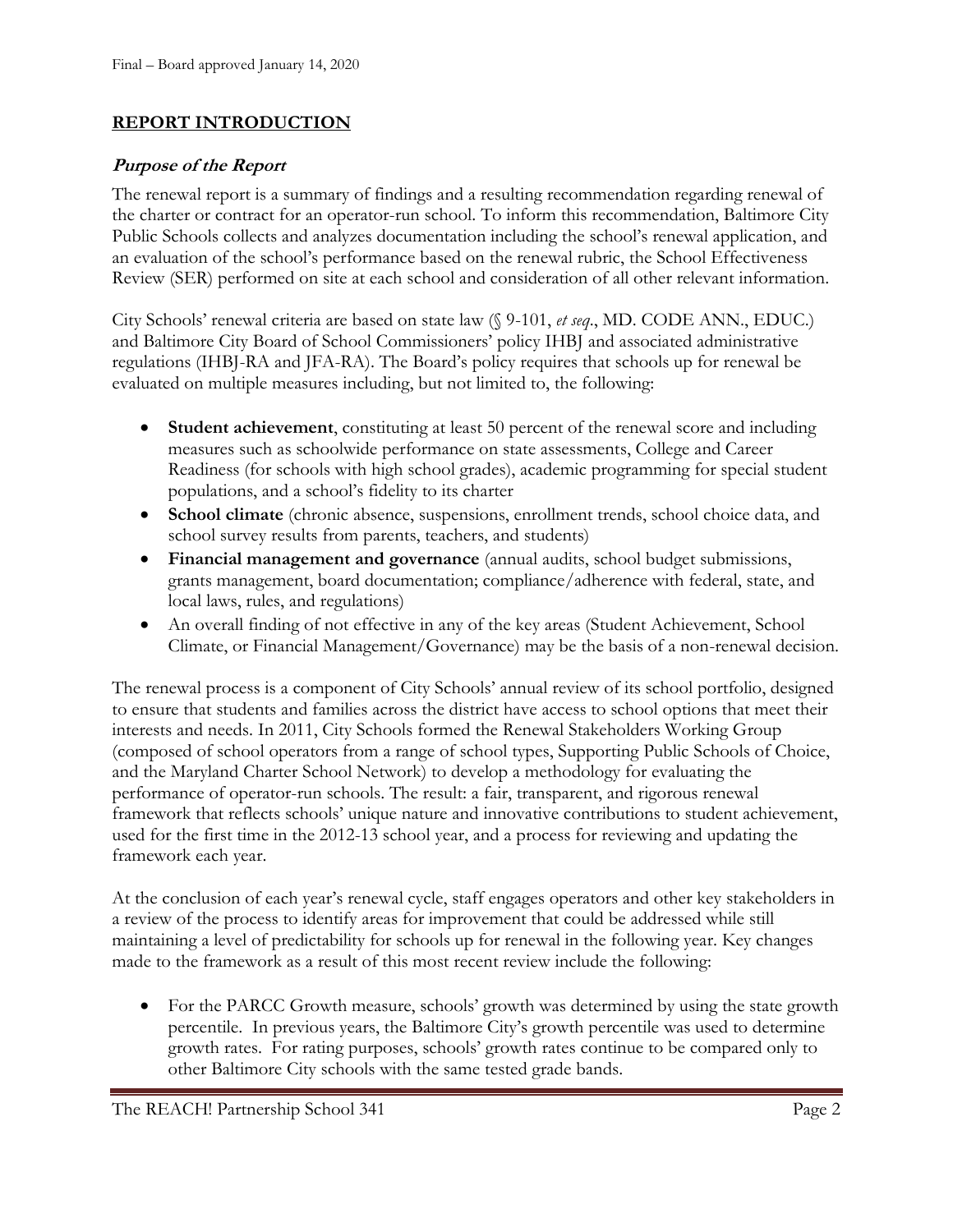- A new measure, Effective Programming for All Student Racial/Ethnic Groups, was added to the renewal rubric for schools with sufficient diversity in their student bodies for a meaningful comparison. The measure considers whether schools are providing quality programming for students in different student groups by examining instructional approaches and processes in place, schools' use of data to identify differences in achievement among student groups, and the success of schools in addressing these differences. Previously, these factors were considered as part of the Fidelity to Charter/Overall Application measure.
- Parent satisfaction survey ratings are based on an absolute scale. In previous years, schools were ranked against other schools in their grade band to determine parent satisfaction ratings.
- Selective high schools that use PARCC scores as part of their entrance criteria are not included in comparison groups for the PARCC Absolute rubric measure.

# *The Process*

The review process has the following components:

- Renewal rubric (includes data from standardized assessments and school surveys)
- Application for renewal
- Data tables prepared by City Schools
- School Effectiveness Review

The process starts with a review by the Charter and Operator-led Advisory Board, whose members represent foundations, nonprofit organizations, school choice advocates, school operators, and district representatives; and whose function is to provide advice to the CEO on renewal and other issues as they relate to operator-led schools. In performing its review, the Advisory Board looks at all data and information, both quantitative and qualitative, to make sound recommendations to the CEO. After its review of the components above, the Advisory Board makes recommendations to City Schools' CEO on whether charters or contracts should be renewed. The CEO considers the recommendations and the quantitative and qualitative review, and then makes her own recommendation to the Board. In some instances, the nature or severity of an issue raised during the renewal process is serious enough to give it extra weight in formulating the renewal recommendation and, ultimately, the renewal decision, especially in instances where the issue affects the wellbeing of students, staff, or the district as a whole. For the Financial Management/Governance section, a rating of not effective in any one of the three elements that make up that section results in a rating of not effective for the entire section.

According to Board policy, City Schools may determine that a public charter school is eligible for an eight-year contract term, five-year contract term, three-year contract term, or nonrenewal. The eightyear renewal term is an option based on the updated Public Charter School Policy IHBJ, adopted by the Board in September 2019. The policy allows the Board to consider an eight-year term for schools that have "two or more consecutive full renewals, including demonstrating quality programming for all student groups" and that have met the standard for a five-year renewal in the year of the latest review. The ultimate decision on all operator renewals rests with the Board, which considers the recommendations and rationale of the CEO, the operator renewal report, testimony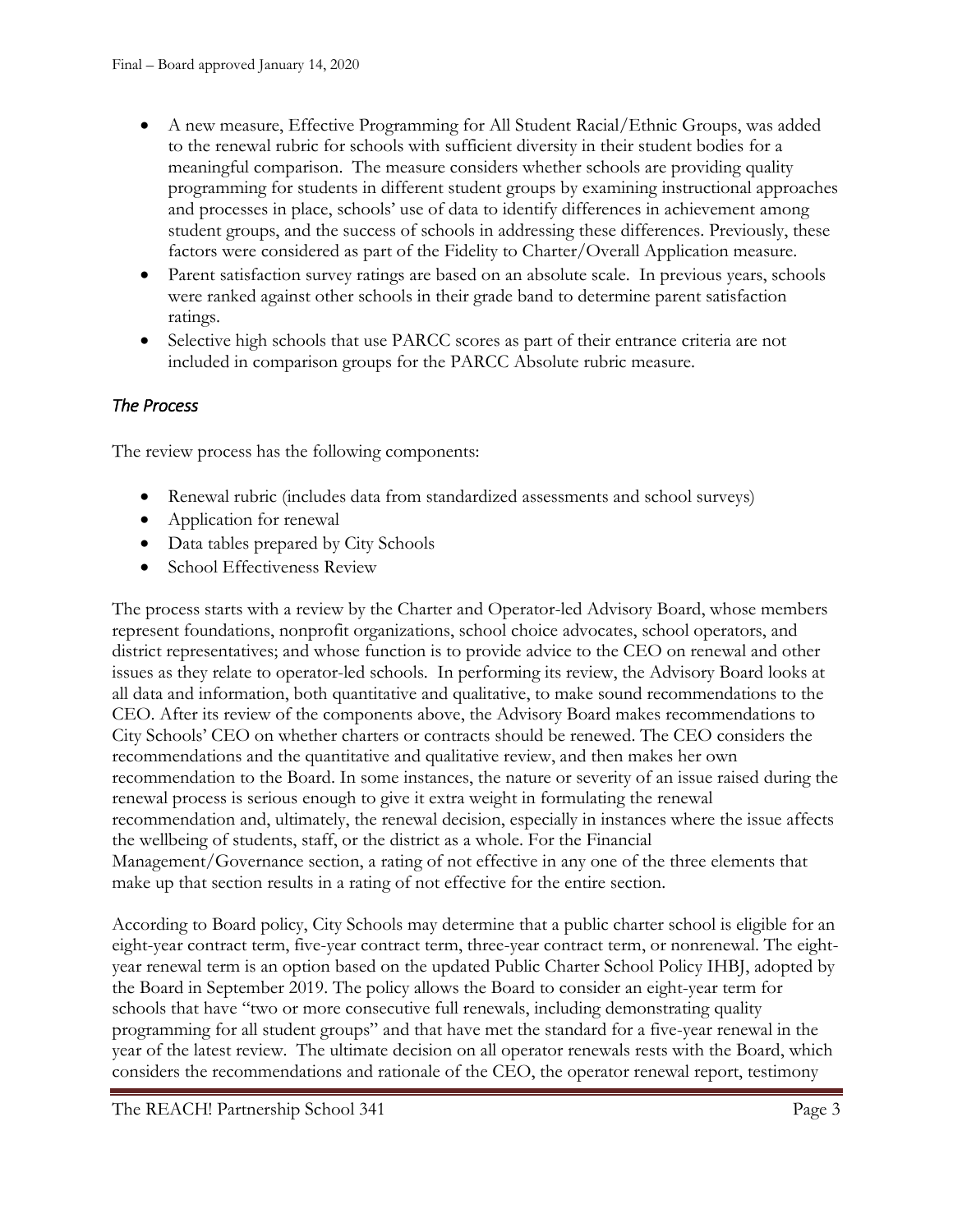given at public Board meetings and work sessions, the contents of the official record and the factors listed in policy IHBJ and administrative regulation IHBJ-RA for charter schools, and policy FCA and administrative regulation FCA-RA for non-charter schools.

| <b>Actions</b>                                                                                               | <b>Timeline</b>           |  |
|--------------------------------------------------------------------------------------------------------------|---------------------------|--|
| Schools submit renewal applications                                                                          | September 5, 2019         |  |
| Charter and Operator-led Advisory Board reviews renewal<br>applications and makes recommendations to the CEO | September to October 2019 |  |
| District presents recommendations to Board at public meeting                                                 | November 12, 2019         |  |
| Opportunity for operator to provide oral testimony to Board in a<br>meeting open to the public               | December 5, 2019          |  |
| Board votes on renewal recommendations                                                                       | January 14, 2020          |  |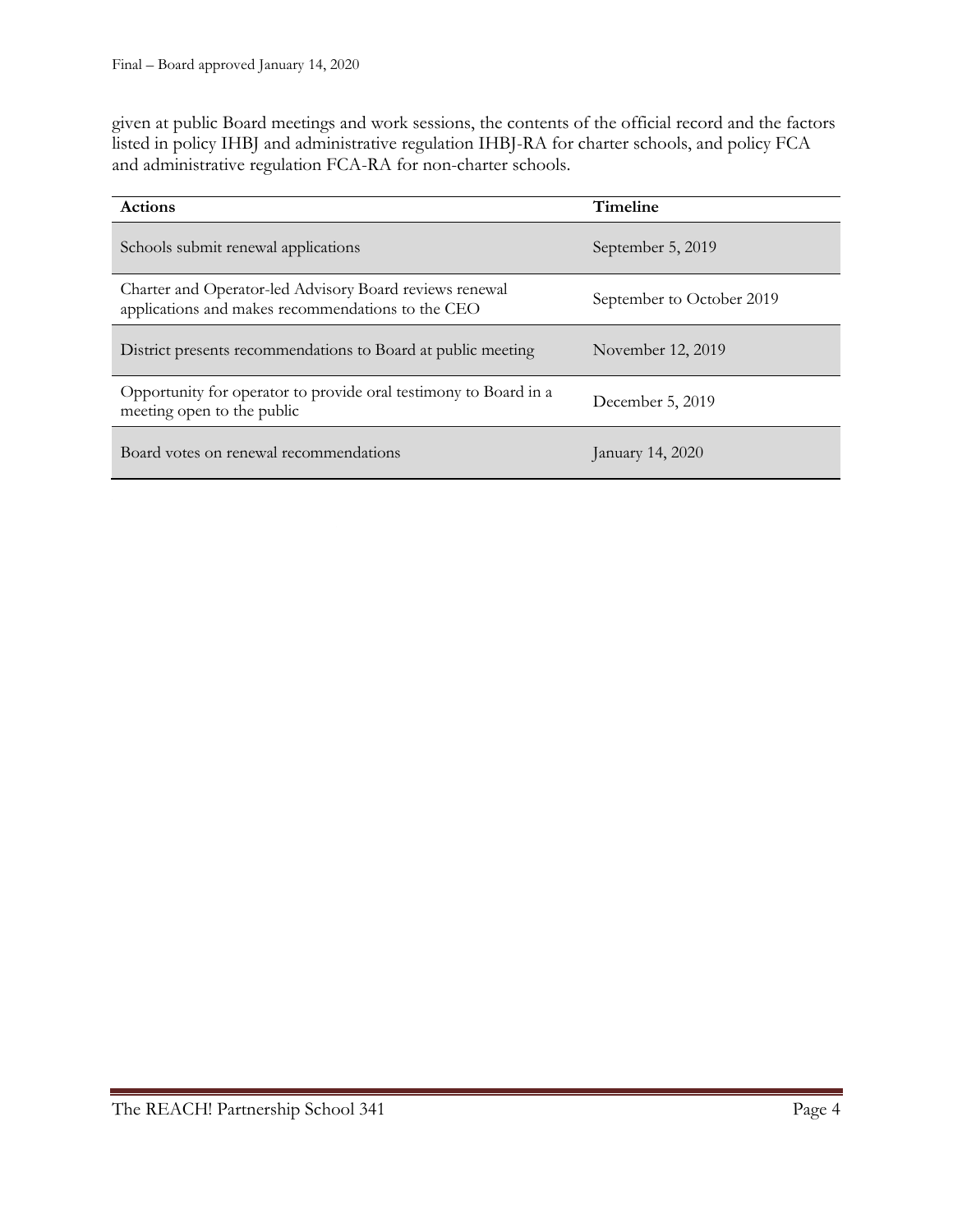# *The REACH! Partnership School (#341)*

*Operator*: Civic Works, Inc. *Configuration*: High *Type*: Transformation *Enrollment*: 587<sup>1</sup>

### Recommendation

*3-year renewal*

#### Renewal summary

| Category                                                                           | Finding                      |
|------------------------------------------------------------------------------------|------------------------------|
| Is the school an academic success? (min. 50% weight)                               | Developing                   |
| Does the school have a strong school climate?                                      | Developing                   |
| Has the school followed sufficient financial management<br>practices? <sup>2</sup> | <b>Meets</b><br>Expectations |
| Has the school followed sufficient governance practices?                           | Effective                    |

#### **Discussion**

On January 14, 2020, the Baltimore City Board of School Commissioners voted to renew the contract with Civic Works, Inc. to operate The REACH! Partnership School for a three-year term running from July 1, 2020 to June 30, 2023.

The school was rated developing in Academics and Climate and meets expectations/effective in Financial Management/Governance.

In PARCC achievement trend, which assesses changes in school-level achievement over time, the school was rated highly effective in ELA 10 (88<sup>th</sup> percentile overall) and developing in Algebra I (50<sup>th</sup>) percentile overall). For PARCC absolute performance, schools are compared to a Poverty Index (PI) group, made up of schools with similar levels of annual household income within the same grade band because absolute performance is highly correlated with household income. The school is rated highly effective in PARCC absolute performance in ELA 10 (82<sup>nd</sup> percentile in its PI group with a mean scale score of 688) and effective in Algebra I (73rd percentile in its PI group, with a mean scale score of 700). However, the school was rated not effective in College and Career Readiness, which considers participation and success in career and college indicators (e.g., SAT, Advanced Placement, and Career and Technical Education) and enrollment in college. The school was also rated not

The REACH! Partnership School 341 Page 5

l <sup>1</sup> Total enrollment counts reflect the MSDE official enrollment file for grades k-12, which includes students enrolled on September 30 each year. This file is verified by MSDE prior to becoming the official enrollment count for the year. <sup>2</sup> Financial management considers a review of the operator's audits over the contract term. "Meets expectations" is the highest rating available, followed by "Developing" and "Does not meet expectations".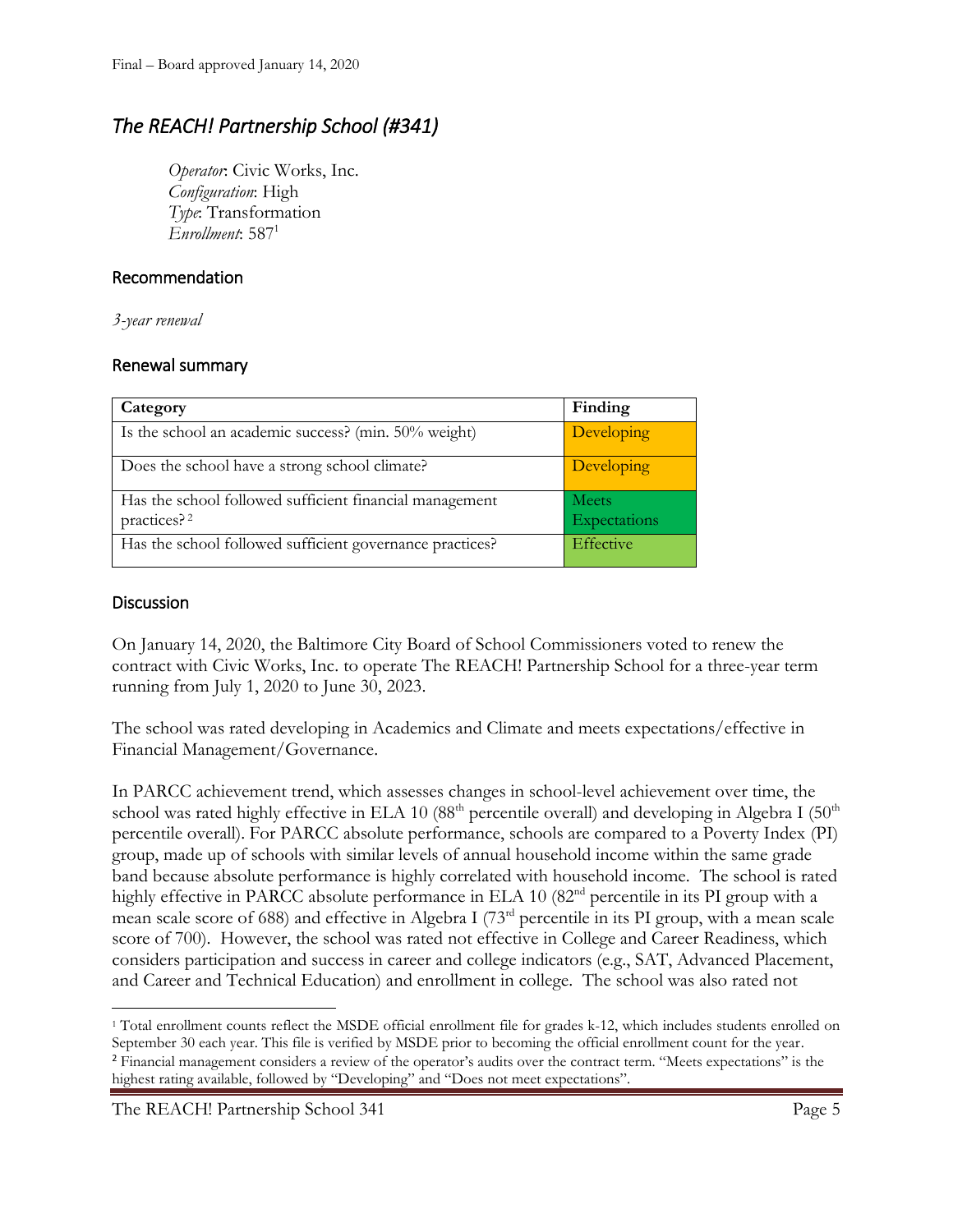effective in 4-year Cohort Graduation Rate, with only 66% of seniors in 2018 graduating within four years of entry into high school.

The school was rated effective in Vision and Engagement, a measure from the School Effectiveness Review that indicates the extent to which the school provides a safe and supportive learning environment, cultivates open communication and decision-making with the school community, and establishes a school culture that embraces community diversity. However, the school was rated developing in programming for students with disabilities, indicating the "school is working toward a trajectory of growth" for students with disabilities, "but in some instances has struggled to take measures that are appropriate and sufficient." This is an area where the school must work to improve practice.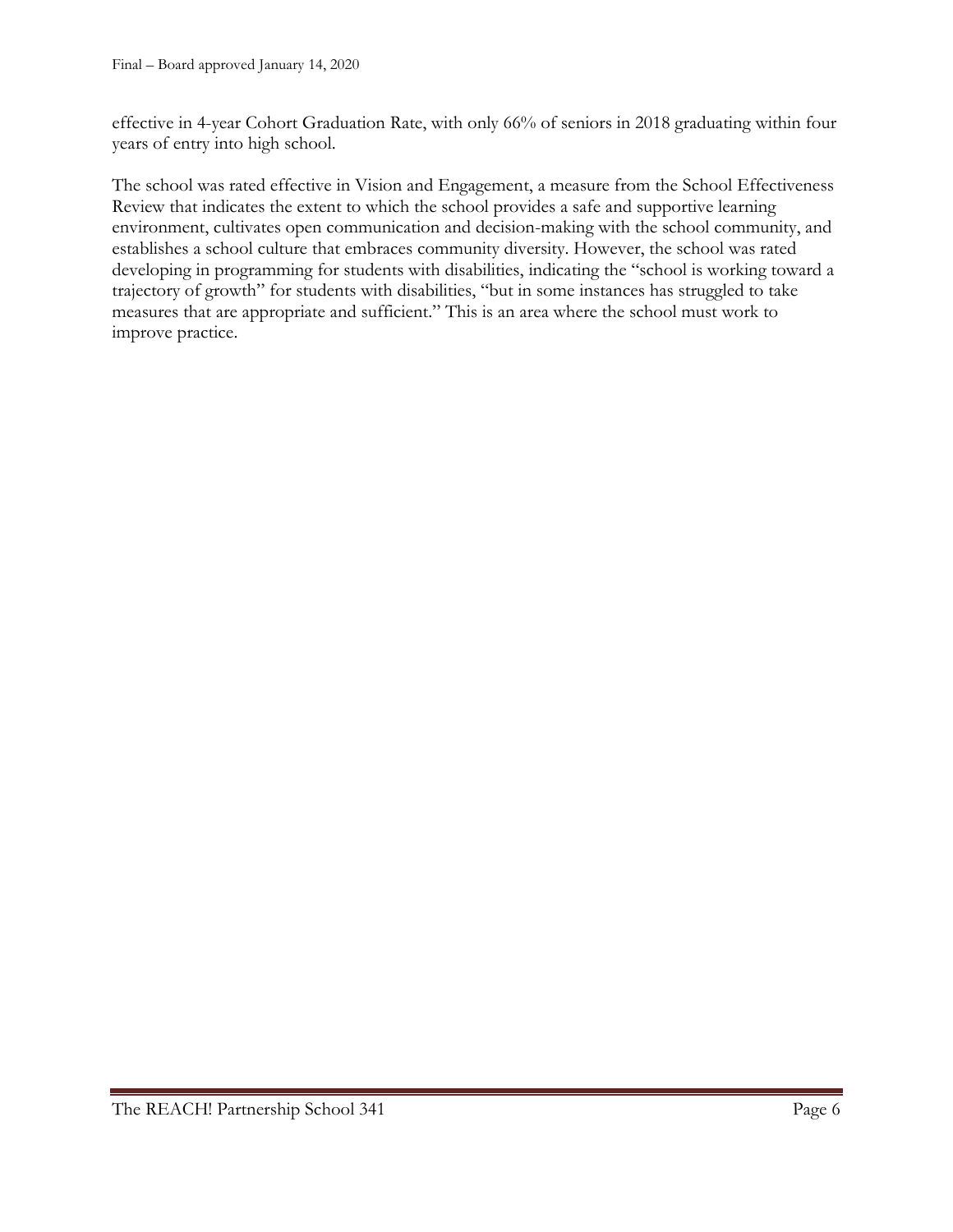# Findings (high school rubric)

| Category 1, Academics: Is the school an academic success? |  |
|-----------------------------------------------------------|--|
|-----------------------------------------------------------|--|

| Sub-Category                                                                          | <b>Renewal Metric</b>                                                                                                                                                                                                                                                                                                                                                                                                                                                                                                                                                               | <b>City Schools Rating</b> |
|---------------------------------------------------------------------------------------|-------------------------------------------------------------------------------------------------------------------------------------------------------------------------------------------------------------------------------------------------------------------------------------------------------------------------------------------------------------------------------------------------------------------------------------------------------------------------------------------------------------------------------------------------------------------------------------|----------------------------|
| 1.1 Absolute Student<br>Achievement                                                   | Average Mean Scale Score PARCC Algebra 1                                                                                                                                                                                                                                                                                                                                                                                                                                                                                                                                            | <b>Effective</b>           |
|                                                                                       | Average Mean Scale Score PARCC ELA 10                                                                                                                                                                                                                                                                                                                                                                                                                                                                                                                                               | <b>Highly Effective</b>    |
| 1.2 Student Achievement<br>Trend                                                      | Trend in Average Mean Scale Score PARCC<br>Algebra 1                                                                                                                                                                                                                                                                                                                                                                                                                                                                                                                                | <b>Developing</b>          |
|                                                                                       | Trend in Average Mean Scale Score PARCC<br>ELA 10                                                                                                                                                                                                                                                                                                                                                                                                                                                                                                                                   | <b>Highly Effective</b>    |
| 1.3 College and Career<br><b>Readiness</b>                                            | Participation, success, and college enrollment                                                                                                                                                                                                                                                                                                                                                                                                                                                                                                                                      | <b>Not Effective</b>       |
| 1.4 Fidelity to<br>Charter/Application<br>Overall                                     | The extent to which the school has fully<br>implemented the mission expressed in its charter<br>application and this mission is clear to all<br>stakeholders. The extent to which the school has<br>delivered high quality programming for all student<br>subgroups. The extent to which the school is<br>gathering data to assess its efficacy and has<br>effectively addressed any challenges evident in the<br>data, particularly in the areas of subgroup<br>performance, enrollment, student attendance,<br>dropout rates, attrition and student choice<br>data/school demand. | <b>Developing</b>          |
| <b>1.5 Student Graduation</b><br><b>Rate: 4-year Cohort</b><br><b>Graduation Rate</b> | Percent of diploma-track students who graduated<br>from City Schools in 2017-18 with the cohort that<br>entered in school year 2014-15 with a regular<br>Maryland High School Diploma.                                                                                                                                                                                                                                                                                                                                                                                              | <b>Not Effective</b>       |
|                                                                                       | <b>Academics Overall Rating</b>                                                                                                                                                                                                                                                                                                                                                                                                                                                                                                                                                     | <b>Developing</b>          |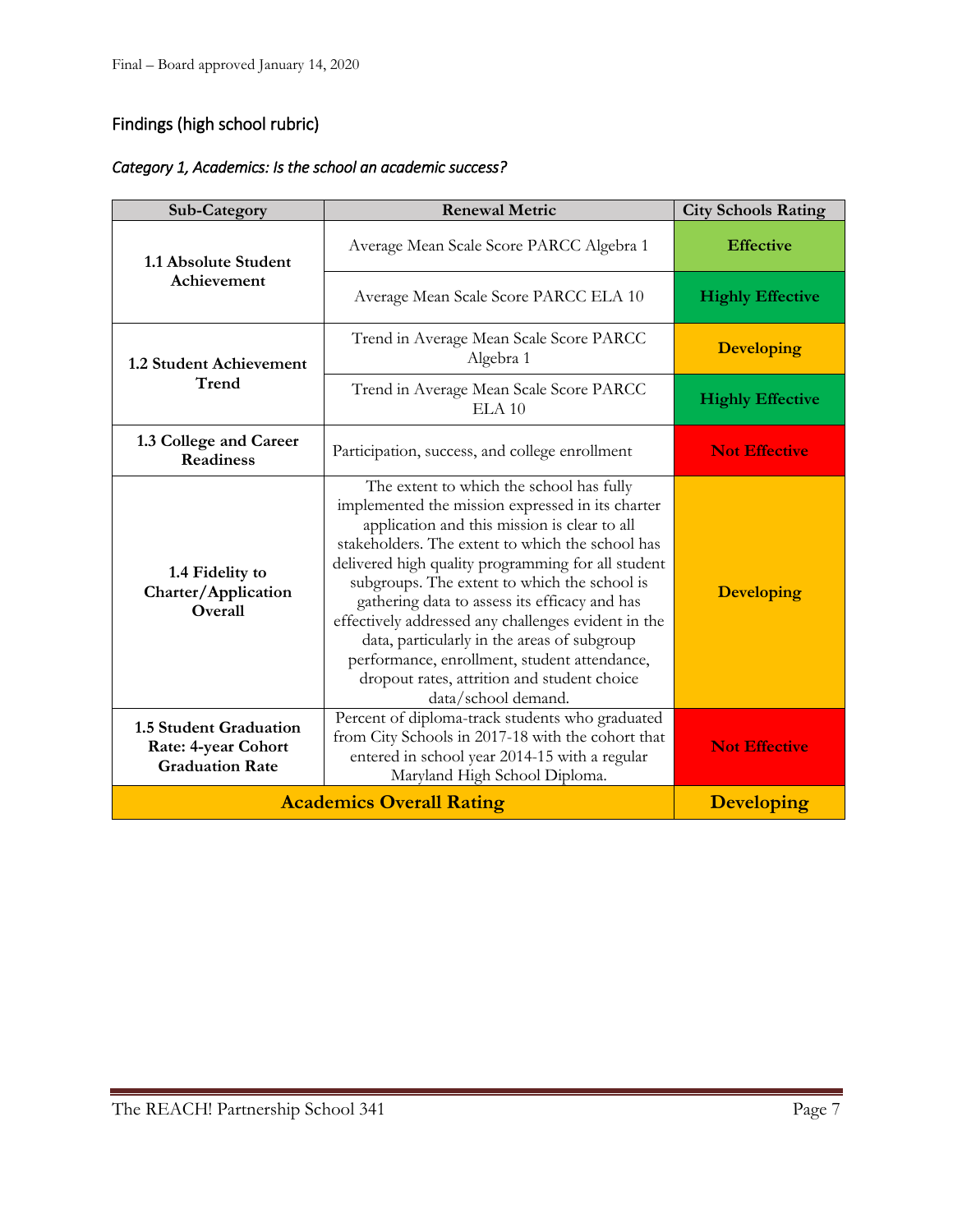| Category 2, Climate: Does the school have a strong climate? |  |  |
|-------------------------------------------------------------|--|--|
|-------------------------------------------------------------|--|--|

| Sub-Category                                                                    | <b>Renewal Metric</b>                                                                                                                                                                                                                                                                                                                                                                                                                                                                     | <b>City Schools Rating</b> |
|---------------------------------------------------------------------------------|-------------------------------------------------------------------------------------------------------------------------------------------------------------------------------------------------------------------------------------------------------------------------------------------------------------------------------------------------------------------------------------------------------------------------------------------------------------------------------------------|----------------------------|
| 2.1 SER, Highly<br><b>Effective Instruction</b>                                 | School Effectiveness Review Score - Highly<br><b>Effective Instruction</b>                                                                                                                                                                                                                                                                                                                                                                                                                | <b>Effective</b>           |
| 2.2 SER, Talented<br>People                                                     | School Effectiveness Review Score - Talented<br>People                                                                                                                                                                                                                                                                                                                                                                                                                                    | <b>Effective</b>           |
| 2.3 SER, Vision and<br>Engagement                                               | School Effectiveness Review Score - Vision and<br>Engagement                                                                                                                                                                                                                                                                                                                                                                                                                              | <b>Effective</b>           |
|                                                                                 | Staff: School Survey Staff Rating                                                                                                                                                                                                                                                                                                                                                                                                                                                         | <b>Not Effective</b>       |
| 2.4 Parent, Staff and<br><b>Student Satisfaction</b>                            | Students: School Survey Student Rating                                                                                                                                                                                                                                                                                                                                                                                                                                                    | <b>Not Effective</b>       |
|                                                                                 | Parents: School Survey Parent Rating                                                                                                                                                                                                                                                                                                                                                                                                                                                      | <b>Developing</b>          |
| 2.5 Cohort Retention                                                            | <b>Cohort Retention Rating</b>                                                                                                                                                                                                                                                                                                                                                                                                                                                            | $N/A^3$                    |
| 2.6 Student<br>Attendance, Chronic<br>Absence                                   | The extent to which the school is aware of its<br>chronic absence data, has strong processes in place<br>to identify root causes and provide supports to<br>families, and has implemented effective strategies<br>that have kept chronic absence low over the course<br>of the contract or have made significant reductions<br>in chronic absence rates over time.                                                                                                                        | <b>Not Effective</b>       |
| 2.7 Suspensions                                                                 | The extent to which the school is aware of its<br>suspension data, has positive behavior<br>interventions in place, and has implemented<br>effective strategies that have kept suspensions low<br>over the course of the contract or have resulted in<br>significant decreases over time.                                                                                                                                                                                                 | <b>Effective</b>           |
| 2.8 Effective<br>Programming for<br><b>Students with</b><br><b>Disabilities</b> | The extent to which the school has demonstrated a<br>strong trajectory of growth, is aware of its data and<br>responsibilities to students with disabilities, does<br>not have any gaps or has decreased gaps in the data<br>as it relates to performance and climate metrics for<br>students with disabilities over time, and has<br>effectively and consistently implemented<br>processes, interventions and strategies to support<br>student outcomes over the course of the contract. | <b>Developing</b>          |
|                                                                                 | <b>Climate Overall Rating</b>                                                                                                                                                                                                                                                                                                                                                                                                                                                             | <b>Developing</b>          |

l

<sup>&</sup>lt;sup>3</sup> Cohort retention was not able to be calculated for this school.

The REACH! Partnership School 341 Page 8